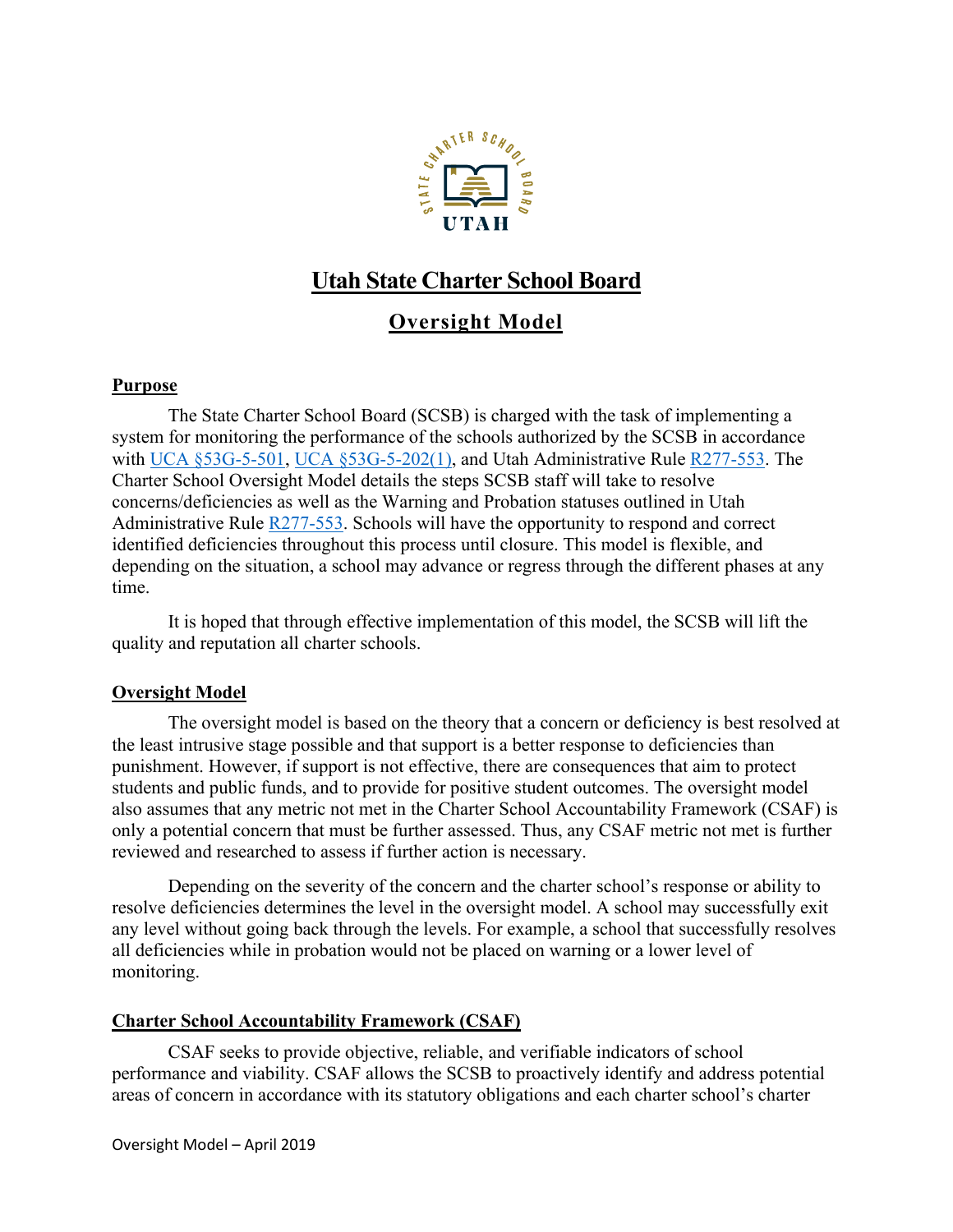agreement. CSAF is only an indicator of potential concerns. CSAF does not alone identify if there are deficiencies needed to be resolved. Each indicator not met must be first reviewed and researched to assess context and risk.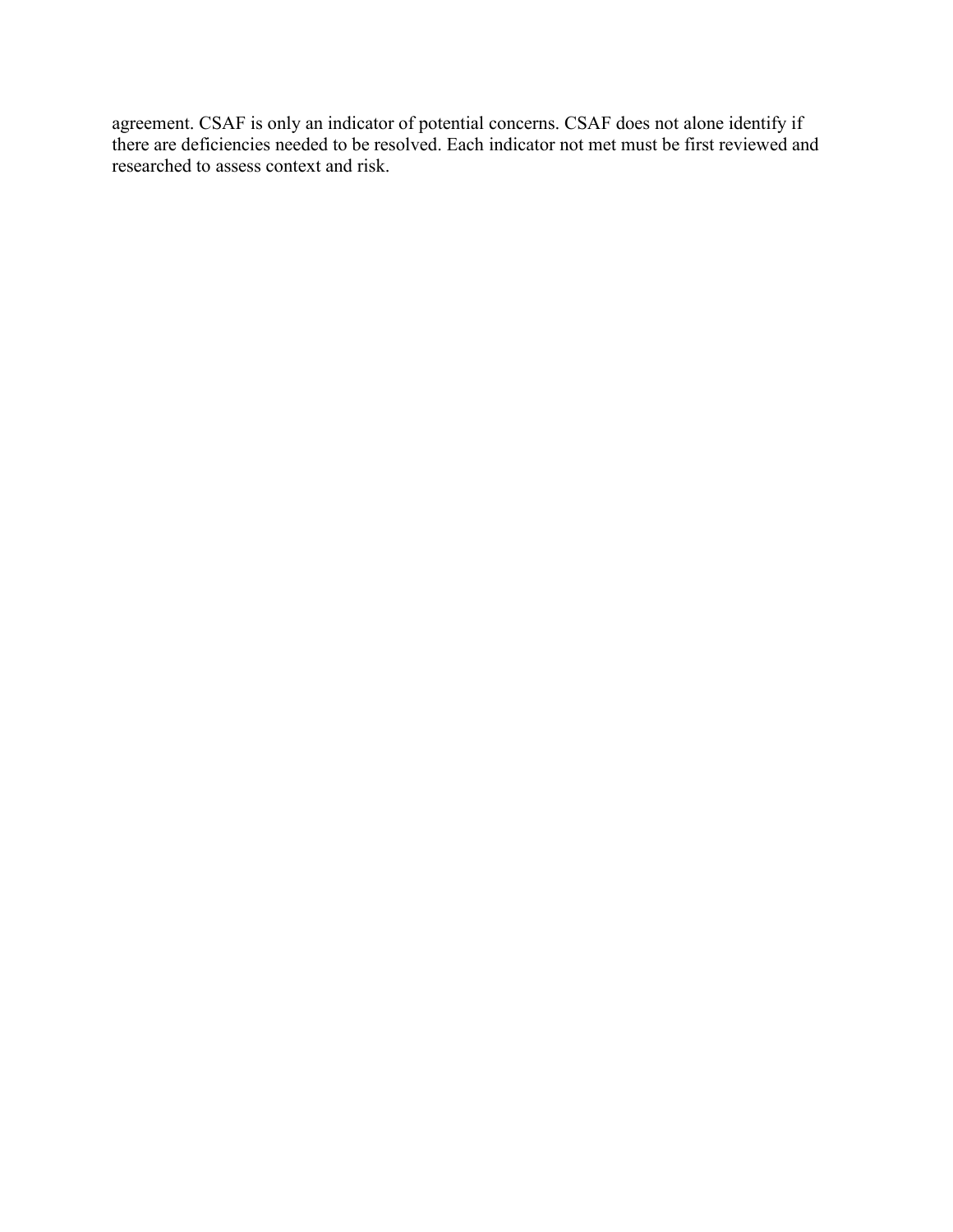# SCSB Oversight Model